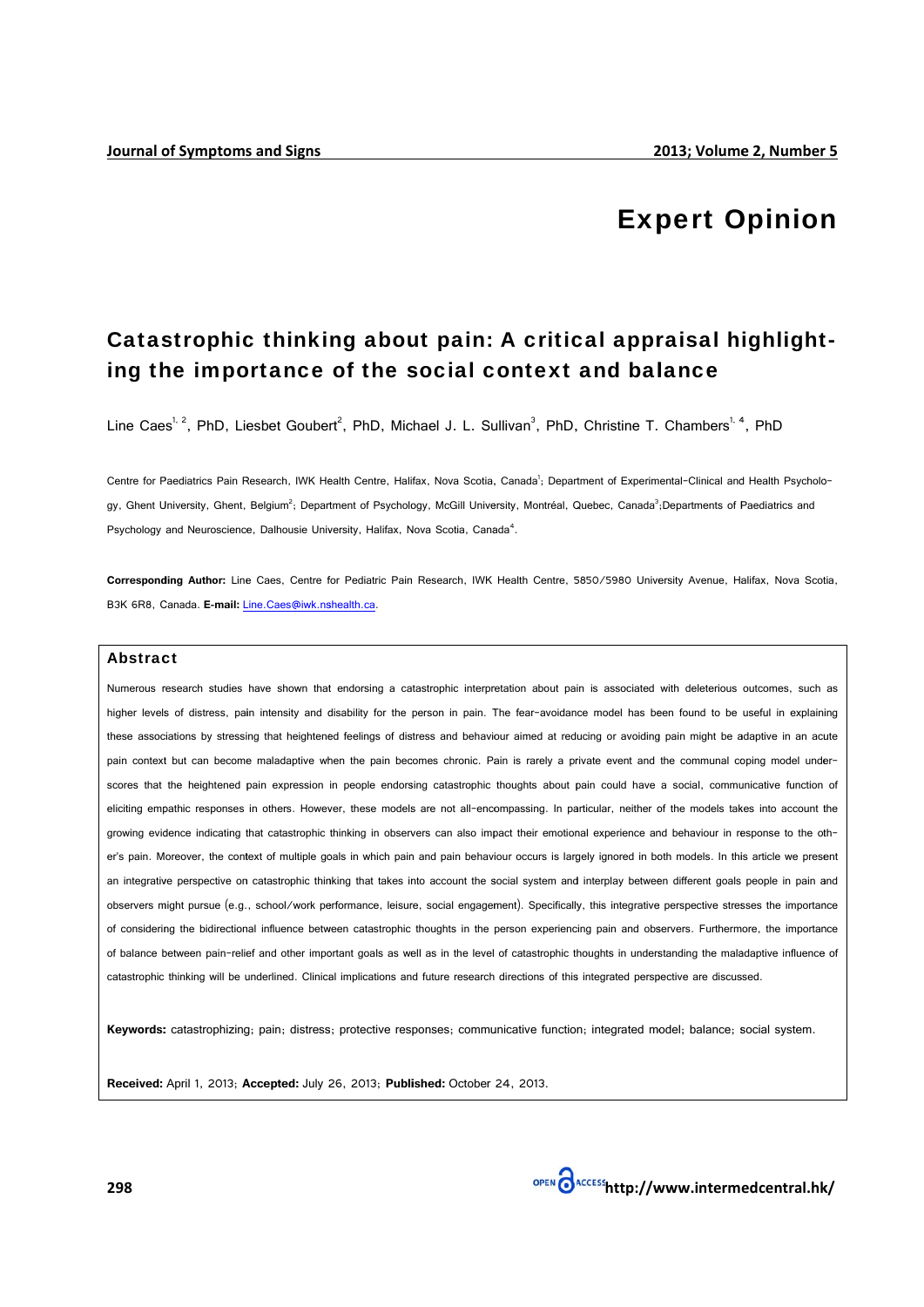## **Introduction**

Catastrophic thoughts about pain are defined as an exaggerated negative orientation towards actual or anticipated pain experiences. Based on the subscales of the Pain Catastrophizing Scale three subcomponents can be distinguished: 1) rumination (i.e., increased attentional focus on pain-related thoughts), 2) magnification (i.e., exaggerating the threat value of the pain stimulus) and 3) helplessness (i.e., adopting a helpless orientation in coping with pain; [1]). Catastrophic thinking about pain has received a considerable amount of research attention. In this review we will first provide a brief overview of the different associations that have been reported between pain catastrophizing and pain outcomes. Second, we will describe the fear-avoidance model, which has been used frequently to explain these associations. Following this, we will focus on the interpersonal aspects of catastrophic thinking by focussing on the communal coping model. We will end the review with a critical reflection on both these models and suggest an integrated perspective on catastrophic thinking, which improves upon these earlier models, and has implications for future studies and clinical practice.

Numerous studies provide evidence for the role of catastrophizing about pain in explaining deleterious pain outcome in adults [2-4] as well as in children [5]. such as a heightened experience of pain [3, 4, 6] and disability in several domains of daily functioning [5-9]. Catastrophic thinking has also been found to be associated with a greater expression of pain as evidenced by more pain behaviour and facial pain expression [10-12]. higher frequency and longer duration of hospitalization [13, 14] and increased medication use [15, 16]. Furthermore, several studies have provided evidence for a predictive role of catastrophic thinking by showing that catastrophic thoughts present in the early stages of the pain experience explain the development of later disability [17-20]. This research highlights the important role that catastrophic thinking about pain may play in the transition from acute to chronic pain. Two different, but not mutual exclusive, models, the fear-avoidance model and the communal coping model, have often been used to explain the association between catastrophizing and pain outcomes. We describe both of these models below.

The fear-avoidance model developed by Vlaeven and Linton (2000) proposes that the way in which pain is interpreted (i.e., as threatening or non-threatening) is critical in understanding how people deal with pain. If pain is perceived as non-threatening, patients will likely engage in daily activities, which promotes their functional recovery. However, a threatening or catastrophic appraisal of pain is assumed to initiate a vicious circle, serving as a precursor for hypervigilance and painrelated fear or distress, which is in turn associated with a heightened motivation to reduce, escape or avoid pain situations [21-24]. These associations could be adaptive within an acute pain context, but may worsen the pain problem within the context of chronic pain. When attempts at pain relief fail, heightened engagement in behaviour aimed at diminishing, escaping or avoiding pain may lead to more disability and pain thereby, in turn, amplifying catastrophic thoughts and strengthen the motivation to persevere in pain relief strategies [21, 22, 25]. Consequently, these processes could explain the transition from acute to chronic pain as well as the maintenance of chronic pain problems [21].

Although a large body of evidence supports these different associations proposed by the fear-avoidance model of pain [21], the role of these processes in the transition from acute to chronic pain has not received straightforward support [26]. A challenge for future research is to shed more light on the role these processes play in the development and/or persistence of chronic pain. In particular, as most research is cross-sectional in design, more prospective research is needed to clarify the direction of these associations [4].

# **Interpersonal Context of Cata**strophic Thinking

Although the majority of the research on pain catastrophizing has focused on intrapersonal aspects of pain (i.e., related to own pain experiences), catastrophic thinking has also shown to play an important role within the interpersonal context of pain (i.e., when observing another's pain). Pain is rarely a private event and the interpersonal role of pain and associated processes needs to be appreciated. Pain has the potential to grasp the attention of others, thereby influencing the behaviour of others in the social environment [27]. In particu-

OPEN CACCESS http://www.intermedcentral.hk/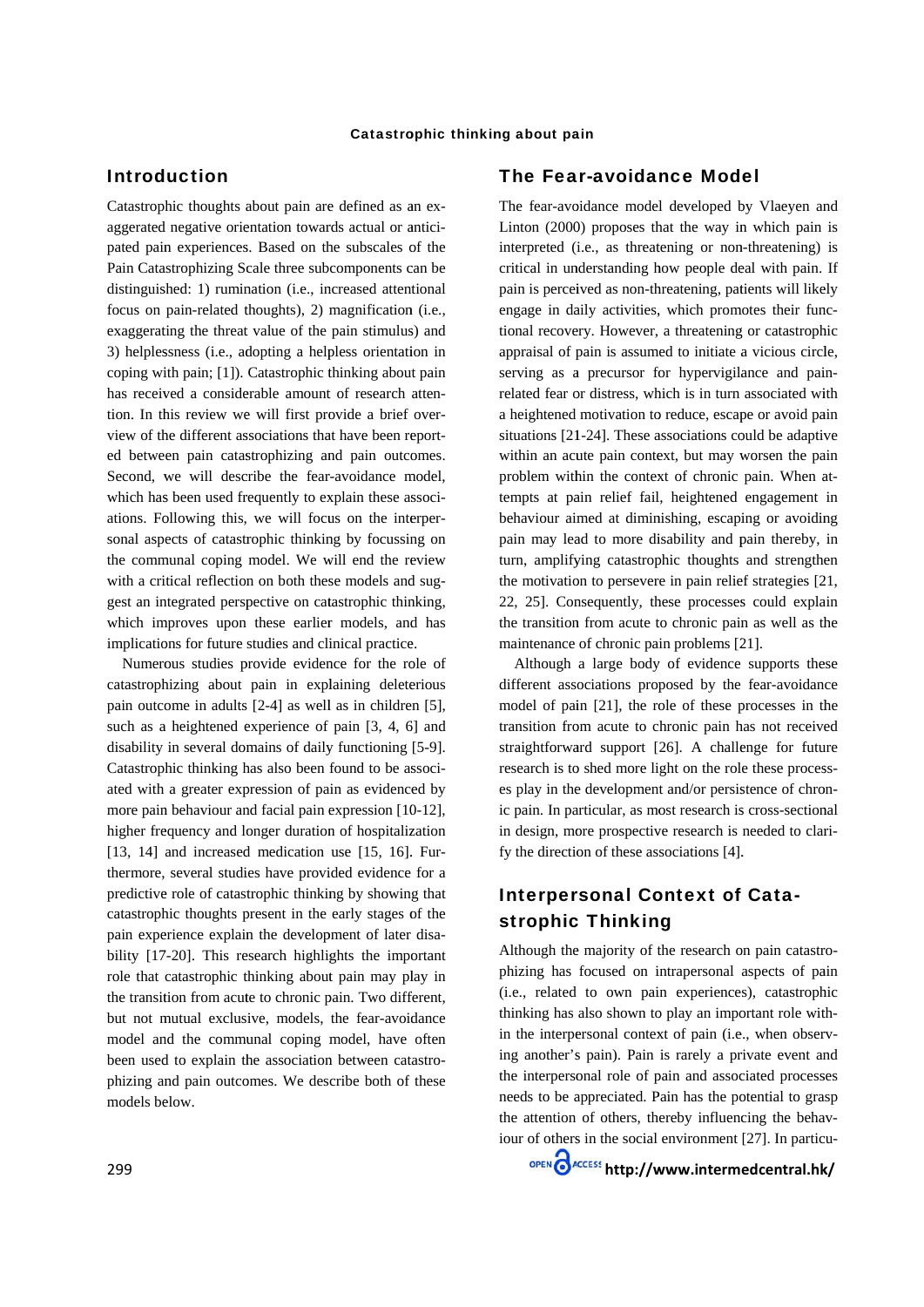lar, the socio-communicative model of pain recognizes three important steps in the process of communicating pain. The sufferer's internal experience of pain (step 1) needs to be encoded in expressive pain behaviours  $(=$ step 2), in order to be decoded by the observer to draw inferences about the pain experience of the sufferer (step 3). The behavioural responses of the observer, based upon the inferences the observer draw, may, in turn, have an impact upon the other's pain experience (step 1) and pain expression (step 2;  $[27]$ ). The communal coping model underlines how catastrophic thinking may impact how pain is communicated and how others in turn respond to the pain expressions of individuals with high levels of catastrophic thoughts.

The communal coping model proposes that the exaggerated pain expression in people who catastrophize about their pain serves a communicative function of maximizing the proximity or empathic response from others in the social environment. In this way the probability that their distress will be managed in a social rather than an individual context is maximized [10]. Evidence has indeed shown that the social context (i.e., presence of a parent, spouse or stranger versus being alone) has more impact on the pain behaviour of individuals with high levels of catastrophic thoughts compared to individuals with low levels of catastrophic thinking [11, 28, 29]. Accumulating failure to cope with pain experiences on their own might explain why individuals endorsing high levels of catastrophic thoughts prefer to deal with pain in a social manner [10, 11, 28]. Moreover, it has been found in healthy as well as chronic pain samples, that individuals with high levels of catastrophic thinking communicate more about their pain, i.e., are more likely to disclose their painrelated distress [30, 31] and feel more entitled to receive support [32].

The communal coping model further recognizes that this social way of coping with pain is only viable if others in the environment indeed infer more intense pain and respond in a solicitous way to the person in pain. These solicitousness responses from others might even trigger, maintain or reinforce exaggerated pain expressions [4, 10, 33]. Evidence of more solicitousness responding to pain experiences of individuals endorsing high levels of catastrophic thoughts about their pain is mixed [32, 34]. A positive relation has been found between high levels of catastrophizing in indi-

OPEN CACCESS http://www.intermedcentral.hk/

viduals experiencing chronic pain and their perception of solicitousness responses but only for short pain durations and when the person in pain felt less entitled to receive support [32]. Accordingly, the communal coping model stresses that this social manner of dealing with pain might only be maladaptive under chronic pain conditions in which the balance between support and increasing distress becomes disrupted and can even elicit more negative responses by others [10, 30, 34].

### **Critical Appraisal of both Models**

The fear-avoidance model and communal coping model on pain have both received considerable support and shown great potential to explain several processes and outcomes associated with pain catastrophizing. Although the models are not mutually exclusive, neither is all-encompassing and several aspects remain unexplained by both models.

Firstly, although the communal coping model nicely demonstrates how catastrophic thoughts in the person experiencing pain can impact the social environment, neither of the models take into account that catastrophic thinking might also occur in the observer and thereby impact their pain estimation, emotional experience and behavioural responses to pain in others [35]. Supporting evidence has indicated that observers with high levels of catastrophic thoughts about pain, compared with observers low in pain catastrophizing (e.g., parent, spouse, stranger), infer more intense pain in others (e.g., child, spouse, stranger [36-38]. Moreover, the available research addressing the impact of catastrophic thinking on the experience of the observer is growing and indicates that catastrophizing about the pain of a significant other, e.g. their child or spouse, is related to more feelings of distress in response to the other's pain [37, 39-43]. Endorsing catastrophic thoughts about other's pain and associated feelings of distress also have important implications for caregiving behaviour. Specifically, parents who catastrophize about their child's pain engage more in protective behaviour reflected by increasingly restricting the child's pain-inducing activities, comforting the child and giving attention to the child's pain [41, 42, 44]. Furthermore, parental distress has shown to play an important mediating role in this association between parental catastrophizing and protective responses [41].

300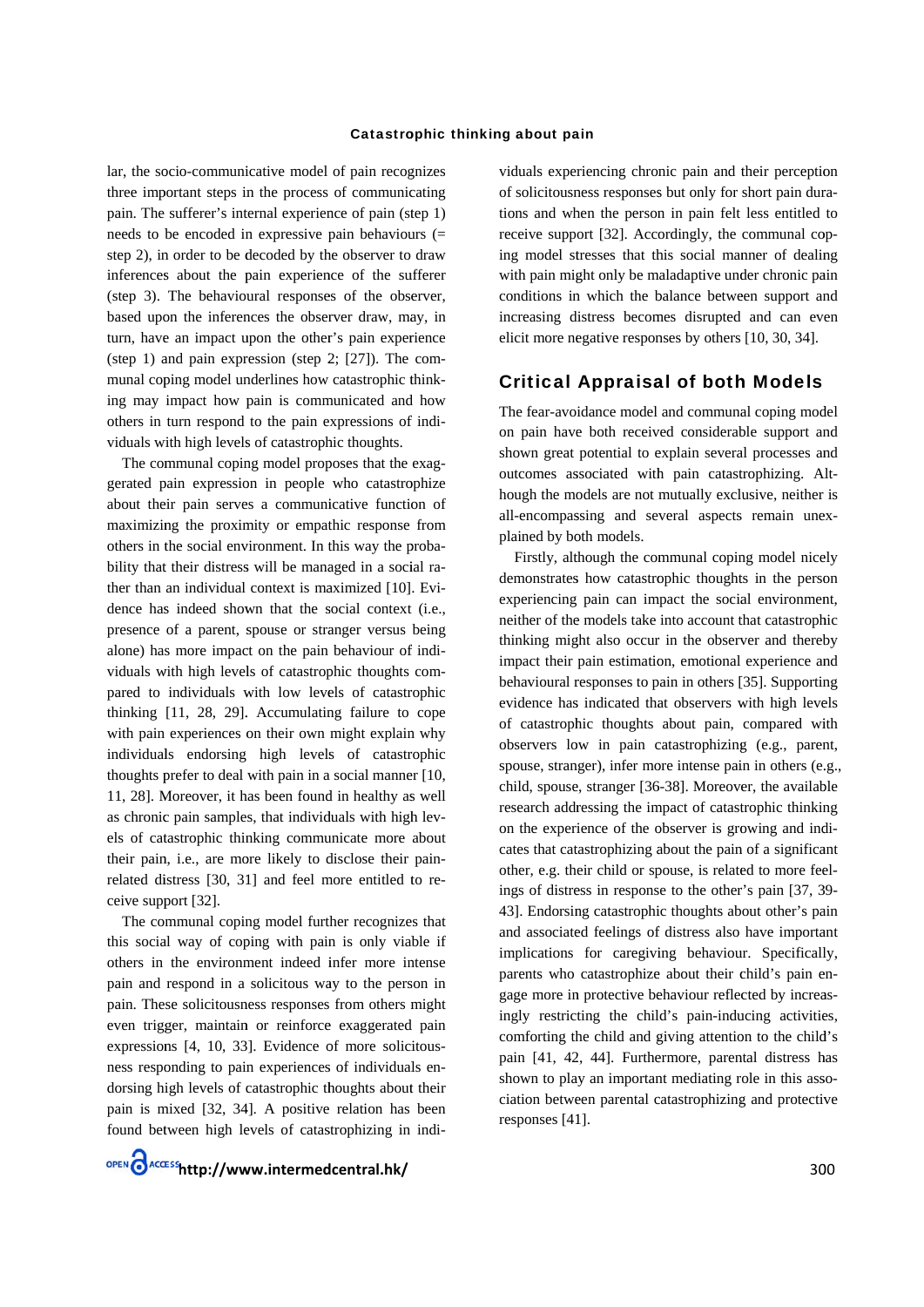Importantly, parental catastrophic thinking about child pain is not only related to negative pain outcomes for the caregiver, but also for the child suffering from pain [39, 40]. Specifically, in healthy school children as well as children with chronic pain, high levels of parental catastrophic thinking about their child's pain have found to be associated with heightened levels of pain intensity, somatic complaints and functional disability [39, 44, 45]. Parental protective behavioural responses may play an important role in this association [44, 45]. Specifically, research has indicated that parental distress and related protective, pain-attending behaviours are related to more pain, distress, somatic complaints and functional disability in children and adolescents [44-51]. Particularly parents endorsing high levels of catastrophic thinking seem most likely to experience child pain as distressing and engage in maladaptive behavioural responses to child pain. In a similar vein, it has been shown in adults that higher levels of protective, solicitous responses by significant others (e.g., partner) are associated with higher levels of pain intensity and less acceptance of the pain situation in the person with pain  $[52, 53]$ .

Secondly, both models only focus on the underlying motivation of pain-behaviour (i.e., fear avoidance or social coping) but ignore the impact of other important goals in life on the extent to which people engage in pain behaviour or protective responses to others' pain. Goals can be described as internal representations of desired states that direct various behaviours such as good performance at school/work and going out with friends [54]. Importantly, motivational accounts hold the core assumptions that humans can pursue multiple goals at one time, which cannot be considered in isolation. Consequently, the interrelationship between different goals is crucial in understanding behavioural responses [54]. Due to a hierarchical organization from abstract goals representing how people want to "be" (e.g., being a good parent) to more concrete goals reflecting things to "do" in order to accomplish higher order goals (e.g., making time to play with my child), there are different behaviours to attain a specific goal [55, 56]. Moreover, one specific behavioural strategy can also contribute to attaining different higher-level goals [56-58]. On the other hand, due to limited resources or incompatible goal attainment strategies, pursuing one goal can also interfere with or impair success

in other goals [58]. Various strategies to reduce this goal conflict are possible: selecting or prioritizing one goal, finding a flexible balance between or redefining one or more of the competing goals [57]. The motivational strength or the importance of a goal plays a major role in all these strategies. Goals are not equally important and their importance can change. Specifically, the importance of goals is influenced by multiple factors such as success expectancies, situational demands and individual characteristics [54, 57, 59]. Applied to the context of pain, engaging in pain behaviour or protective responses might reduce the possibility that the individual in pain will achieve other important goals. Consequently, in order to fully understand behavioural responses to own or others' pain, it is important to take into account that pain and pain behaviours occur in a context of multiple, competing goals. When confronted with pain, both the person in pain and observers may juggle with attaining pain relief and other goals, and need to find a balance between these competing goals. Taking into account a motivational perspective when explaining the impact of pain catastrophizing offers the advantage of a dynamic analysis of pain behaviour, meaning that pain behaviour can vary according to the goals elicited by a particular situation [23].

Taken together, these findings clearly indicate that a more integrative perspective describing catastrophic thinking within the broader social context and a context of competing goals is needed in order to explain the maladaptive influences of pain catastrophizing.

## **Integrated Perspective on Cata**strophic Thinking

The integrated perspective on pain catastrophizing that will be presented in this article does not exclude use of either the fear-avoidance model or communal coping model, but rather suggests that both models are not mutually exclusive and can be combined in a larger integrated model on catastrophic thinking. This integrated perspective stresses two major aspects that are in need of more research attention and can easily be addressed by elaborating on the existing perspectives: incorporating the social system and the importance of balance between multiple, simultaneous goals.

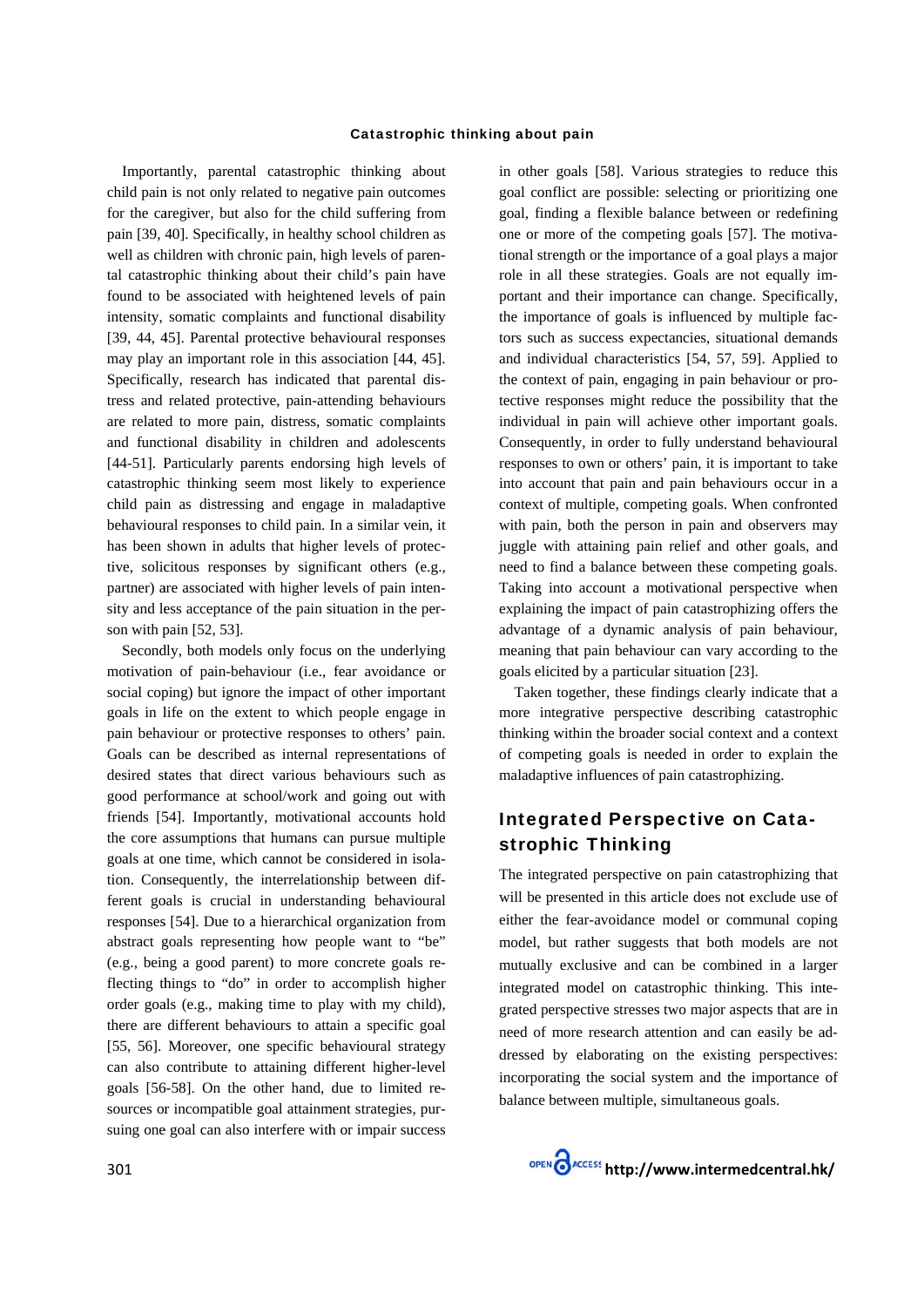

Figure 1. Graphic representation of integrative perspective on catastrophic thinking about pain.

## **Catastrophic Thinking within So**cial System

An important aspect of an integrated perspective on pain catastrophizing is to take into account that catastrophic thinking not only occurs in the person experiencing pain, but also in the observers in the social environment. The communal coping model already nicely demonstrates how catastrophic thoughts in the person in pain can impact behavioural reactions by observers. However, the level of catastrophic thinking in observers and associated processes can in turn also impact the pain experience and disability of the person in pain. The investigation of these bidirectional influences between catastrophizing in the person in pain and observer is currently lacking. Both the fear-avoidance model and the communal coping model can be applied to explain responses to other's pain in observers who catastrophize about other's pain and their impact on OPEN CACCESS http://www.intermedcentral.hk/

other's disability due to pain. For example, in accordance with the fear-avoidance model, parental protective behavioural responses in parents endorsing catastrophic thoughts about child pain can be interpreted as a strategy of parents to reduce, escape or avoid child pain [41, 42, 44, 60-63]. Moreover, as the heightened level of distress plays an important role in this association, it is plausible to assume that the preference for protective behaviour by high catastrophizing parents could be primarily because it functions as a way to alleviate their own overwhelming feelings of distress [41, 44]. In support of the communal coping model, parents/spouses who catastrophize about the pain in their child/spouse may engage in more protective responses due to their heightened estimation of their child/spouse pain and thereby further stimulate heightened pain expressions by the person in pain. This reinforcing of pain behaviours by others might be especially crucial in shaping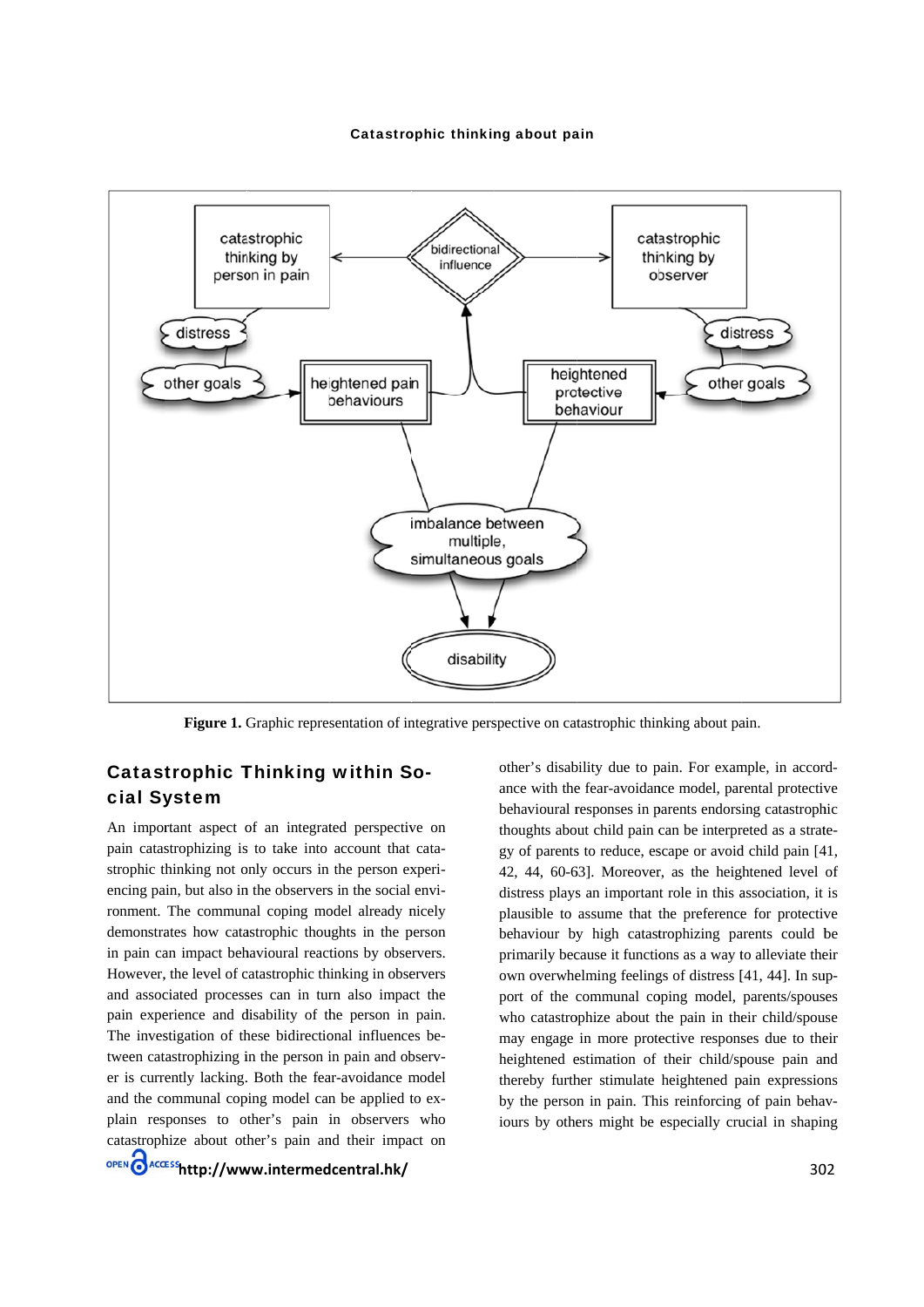how children deal with pain experiences. In particular, although future research is needed, protective responses by parents endorsing high levels of catastrophic thinking might reinforce a social way of dealing with pain and a catastrophic interpretation of pain in their children [64].

# The Importance of Balance between Multiple, Simultaneous Goals

Behaviour of people who experience pain or observe another in pain is not only motivated by their goal to reduce pain, but also by other aspirations or goals (e.g., school/work, leisure activities, social engagement). The motivation to reduce own or other's pain, therefore needs to be examined within the context of these multiple, possibly competing goals. When applying the motivational account described above to the context of pain it is reasonable to assume that pain relief will probably be highly valued and prioritised over other competing goals by most, thereby motivating engagement in protective behaviour in response to own or other's pain. However, a strong priority for pain-relief goals might hinder the pursuit of other important goals (e.g., engagement in daily activities such as school/work, social activities; [64, 65]). Being able to maintain a balance between pain-relief and other important aspirations might be crucial in understanding adaptation to pain. This motivational perspective can easily be integrated in both the communal coping model as well as the fear-avoidance model and could explain why the proposed coping strategies by individuals who catastrophize about pain depend upon the situational characteristics and are particularly maladaptive in chronic pain situations.

In acute pain situations a focus or priority on pain relief, by heightened expression of pain or painavoidance tendencies, could be adaptive as it promotes the pursuit and attainment of other important goals once pain relief is achieved. However, in the case of chronic pain, perseverance in pursuing the goal of pain relief despite several failed attempts has the potential to interfere with other important life aspirations, thereby leading to frustration and disability [23, 24]. Moreover, it is likely that this pain-relief goal would be particularly prevalent in individuals who endorse catastrophic

thoughts (or a threatening interpretation) about own or other's pain [21, 22]. In support of this assumption, evidence suggests that individuals who catastrophize about their pain tend to have the belief that reducing their pain is inevitable to regain a valuable way of living [66, 67]. Consequently, re-orienting priority away from pain relief in order to be able to engage in other valued life activities despite pain might be particularly difficult to achieve when pain is perceived as highly threatening, which may lead to a greater level of goal conflict, pain-related interference and disability [65, 68, 69]. Finding a flexible balance between pain-relief and other important goals, by adjusting goals and goal priorities, could however be more beneficial for daily functioning and well-being [70-74]. Incorporating this motivational perspective within in the fear-avoidance model could strengthen its capacity of explaining the transition from acute to chronic pain, as the ability to find a balance between various, competing goals might be crucial in explaining this transition.

Furthermore, a full understanding of the maladaptive consequence of pain catastrophizing, might not only require taking into account the aspect of balance within the context of multiple, competing goals, but a balanced level of catastrophic thinking might be equally crucial. This reasoning is in line with conceptualization concerning worrying, defined as "A chain of thoughts and images, negatively affect laden and relatively uncontrollable" [76]. Moderate levels of worry are beneficial as it promotes successful problem solving and anxiety reduction, while chronic or pathological worrying tends to be associated with an exacerbation of the problem, resulting in a perseverance loop in which the failure to find a solution amplifies worry and unsuccessful problem-solving attempts [24, 77]. Applied to a pain context, independent of the pain situation it is plausible to assume that a moderate level of worrying or rumination (i.e., one component of catastrophic thinking) might be adaptive as it urges to engage in behaviours aimed at relieving pain. However, persistent heightened levels of catastrophic thoughts or catastrophic worry about pain (also including high levels of helplessness and magnification) and associated priority for pain relief might be maladaptive as it could interfere with attaining goals in other important aspects of life [65, 68]. On the other hand, the absence of threat perception, in both the person in pain and observers, when confronted with pain

OPEN CACCESS http://www.intermedcentral.hk/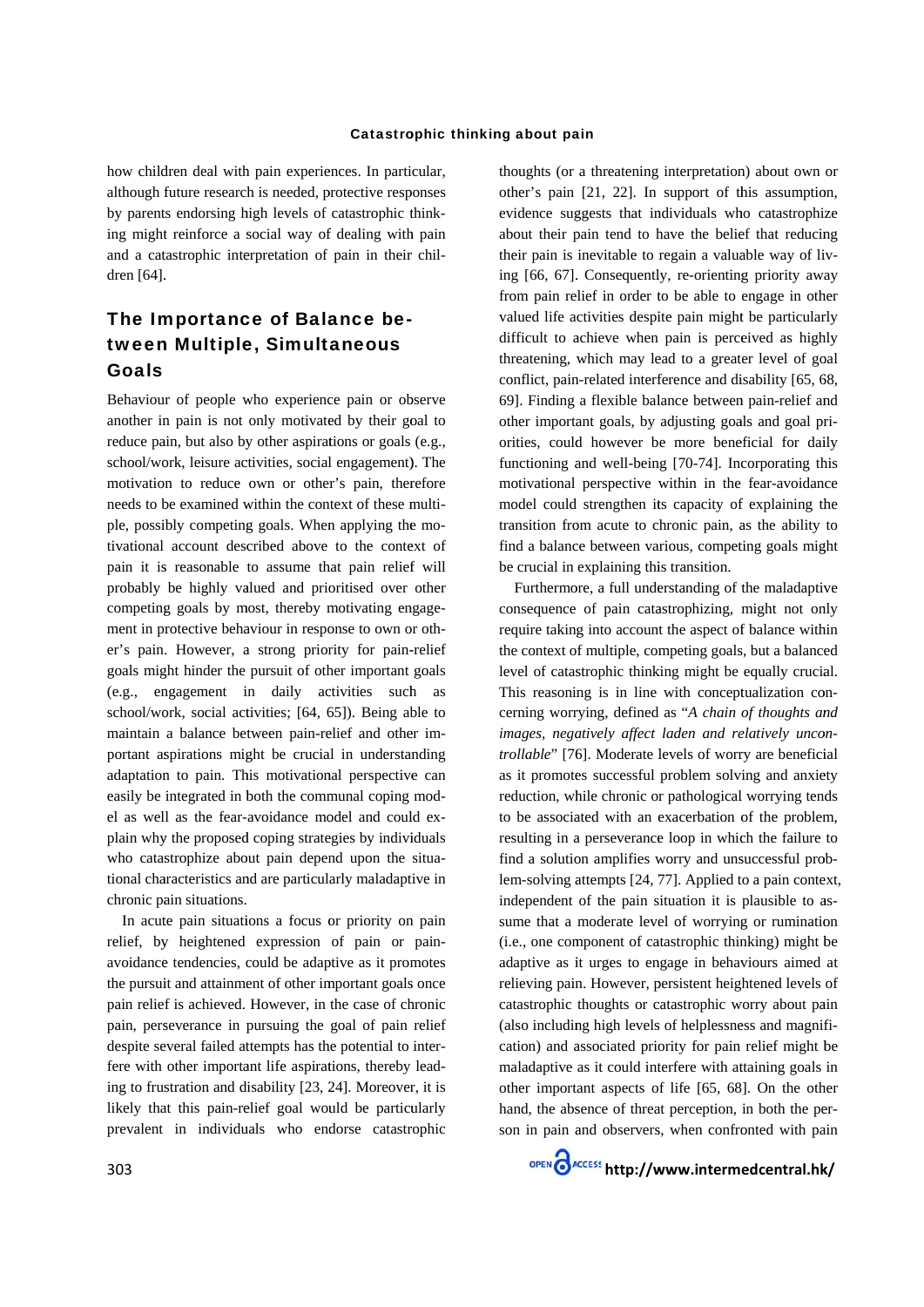could be equally maladaptive [75]. Consequently, reframing the pain situation as moderately threatening might engender adequate, moderate levels distress, worrying or rumination and associated problem-solving tendencies [24, 77], but not at the cost of other important life goals, *i.e.*, attuned to the needs of individual in pain. Clearly, more research on the theoretical conceptualisation of catastrophic thinking and the related concept of worry is needed.

## **Future Research Directions**

# **Bidirectional Influences of Pain** Catastrophizing

To date research on catastrophic thinking about pain has focused on catastrophizing either in the pain patient or a significant other, such as parents or spouses. However, more research is needed to investigate the bidirectional impact of low versus high catastrophic thoughts in both the pain patient and important others and how this influences the disability experienced by the person in pain. Preliminary evidence has surprisingly shown that the highest level of pain behaviour can be found in individuals endorsing high levels of catastrophic thinking who have a spouse low in pain catastrophizing and not, as expected, with a spouse endorsing high levels of catastrophic thinking. An explanation put forward to explain this unexpected finding was the possibility that pain patients with high levels of catastrophic thinking who have a spouse with low levels of catastrophic thinking might feel the need to increase their pain behaviours in order to communicate the severity of their pain experience to their spouse [78]. However, replication and more research is needed to enhance our understanding of these bidirectional associations. Furthermore, investigations of these bidirectional influences in the context of pediatric pain are currently lacking.

The bidirectional influence between catastrophic thoughts could be of particular importance in explaining the development of catastrophic thinking in children. Preliminary research has indicated a maladaptive influence of parental catastrophic thoughts on child functioning and the important role of parental protective responses [39, 44, 45]. However, more research is needed to investigate mechanisms underlying the influence of parental catastrophizing about child pain and associated responses on how children experience and respond to their pain. Intergenerational transmission of pain catastrophizing could be an important mechanism that, to our knowledge, has not yet received research attention within the context of pediatric pain. Intergenerational transmission can be described as the process through which an earlier generation psychologically influences the attitudes and behaviour of the next generation by for example observational learning, coaching and other cognitive processes, such as mental representations [79]. Considerable research has supported the mechanism of intergenerational transmission of aggressive behaviour, attachment style and parenting [79, 80, 81]. It is plausible that this process is also applicable to the context of pain. Preliminary evidence revealed the importance of observational learning as a source of pain-related fear and behavioural responding to pain [64, 82-84]. Although interesting from a theoretical perspective as well as for clinical practice no research is available on the intergenerational transmission of parental pain catastrophizing, through for example observational learning and the conditions under which this takes place [64]. It is reasonable to assume that children who are exposed to parents displaying catastrophizing about pain might also be more likely to endorse catastrophic thoughts about pain. This process may then further explain and contribute to the maladaptive influence of parental catastrophic thoughts upon child functioning.

# **Goal Flexibility and Relation with Pain Behaviour and Disability**

More research is needed to explore goal-related processes when faced with own or other's (chronic) pain and how goals translate into different behaviour in response to pain. Investigation of these motivations within a context of multiple goals will allow for a better understanding of why people engage in a particular behaviour toward their own or other's pain. When confronted with pain, pain relief will probably be highly valued goal by most, which will be reflected in their behavioural responses. As for any goal, both the person in pain and observers, can engage in different behavioural responses, such as attending to the pain, distracting or neglecting the pain, to try to attain the goal of pain relief [55, 56, 58]. The adaptive or maladaptive impact of a response might depend on the extent to

OPEN CACCESShttp://www.intermedcentral.hk/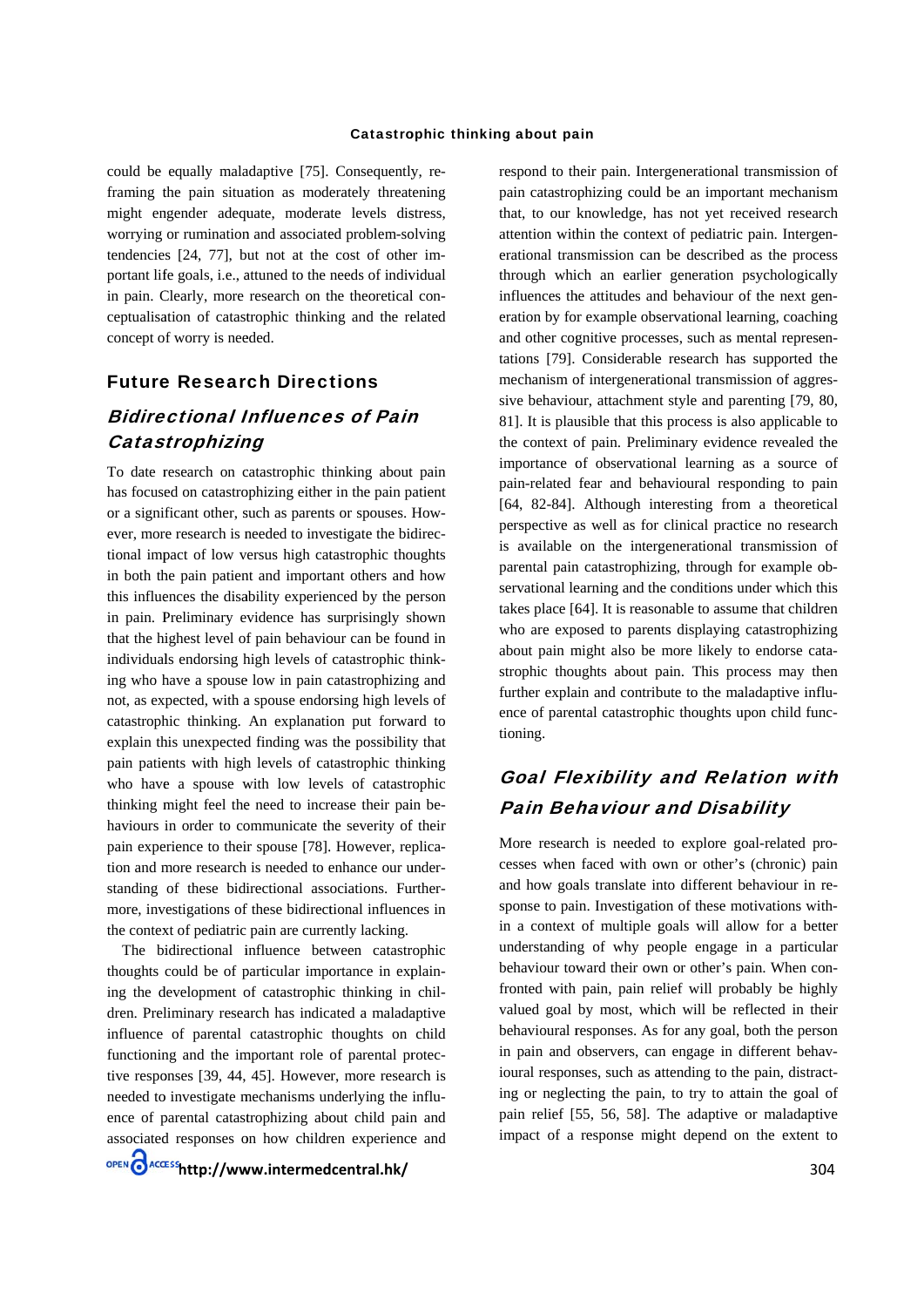which the behavioural response reflects a balance between the goal of pain relief and other important aspects or goals in the pain patient's life. Specifically, although the use of coping strategies, such as distraction, could be motivated by the goal of pain relief, engaging in distraction may also promote attainment of other important daily activities despite the pain. This could explain the positive influence of this copingpromoting strategy on functioning [85-88]. In contrast, protective responses, such as staying home from school/work, may reflect a strong priority to reduce pain even if this negatively impacts their daily functioning substantially. Consequently, the heightened engagement in protective responses by individuals in pain and observers with high levels of catastrophic thinking could reflect an imbalance between multiple competing goals when confronted with pain. Further research is needed to investigate how pain patients and observers flexibly attune between pain-relief and non-pain needs, if this is more difficult to attain by individuals who endorse high levels of catastrophic thinking and how this translates into behavioural responses to pain.

#### **Clinical Implications**

The association between catastrophic thinking about pain and increased levels of distress and protective behaviours in both the person in pain and observers indicates that, in clinical practice, it may be important to target catastrophic thoughts about pain not only in the person experiencing pain, but also in others who are part of the social system. Although individual as well as group interventions utilizing the principles of cognitivebehavioural therapy, such as reappraisal, extended by focussing on behavioural activation, have proven to be promising [10], less research has focused on incorporating the social system into therapy [89]. The above described integrated perspective on catastrophic thinking stresses the importance of focusing on all members of the social system of the pain patient in pain management (spouse, parent). Targeting parental/spouse catastrophic thoughts may not only alleviate parental/spouse distress, but could also be of benefit for the child's/other spouse's pain experience. Benefit for the child/spouse in pain is likely achieved through modification of protective behaviours engaged in by the parent/spouse. Specifically, evidence suggests that paren-

tal/spouse catastrophic thinking and associated feelings of distress may impact the functioning of the child/spouse in pain by a heightened engagement in protective behaviour [44, 45, 53]. Accordingly, targeting catastrophic thinking may not only decrease parental/spouse distress, but may also diminish protective tendencies, and as such, potentially lead to better adjustment by the child/spouse in pain. In support of this, recent evidence has indicated that validation of another's pain experience had a positive impact on the emotional experience on the person in pain and promotes behavioural change such as adherence to a pain task [90]. In line with clinical practices beneficial for pain patients endorsing catastrophic thoughts about their pain, several strategies might be available to manage high catastrophic thoughts in observers.

The extent to which protective behaviour might serve as a strategy to reduce feelings of distress, it may not be necessary to alter catastrophizing per se, but instead, provide individuals with high levels of catastrophic thoughts with effective emotion regulation strategies to alter the negative impact of catastrophic thinking outcomes [91-93]. Emotion regulation strategies could include for instance, attention modification or cognitive re-appraisal [94]. Although further research is needed, it is possible that effective regulation of self-oriented feelings of distress may be a key process in facilitating other-oriented feelings of sympathy in observers [95, 96]. These feelings of sympathy could enable flexible, effective care attuned to the needs of the sufferer in pain [40, 97] instead of having the urge to focus on pain relief in order to reduce their own feelings of distress  $[97, 98]$ .

Furthermore, research has indicated that it might be especially worthwhile to target their prioritisation for pain control and to stimulate a shift in perspective from pain control to a valued life despite the pain. This approach has the potential to change their responses to other's pain in a more fundamental way compared with interventions merely focusing on behavioural tendencies [10, 99, 100]. Consequently, in clinical practice, it may be important, especially in persons endorsing catastrophic thoughts about pain, to identify distress and associated protective tendencies as substantially contributing to disability. Realizing that engagement in important, daily activities despite the pain is possible and worthwhile might be crucial in this regard [100].

OPEN CACCESS http://www.intermedcentral.hk/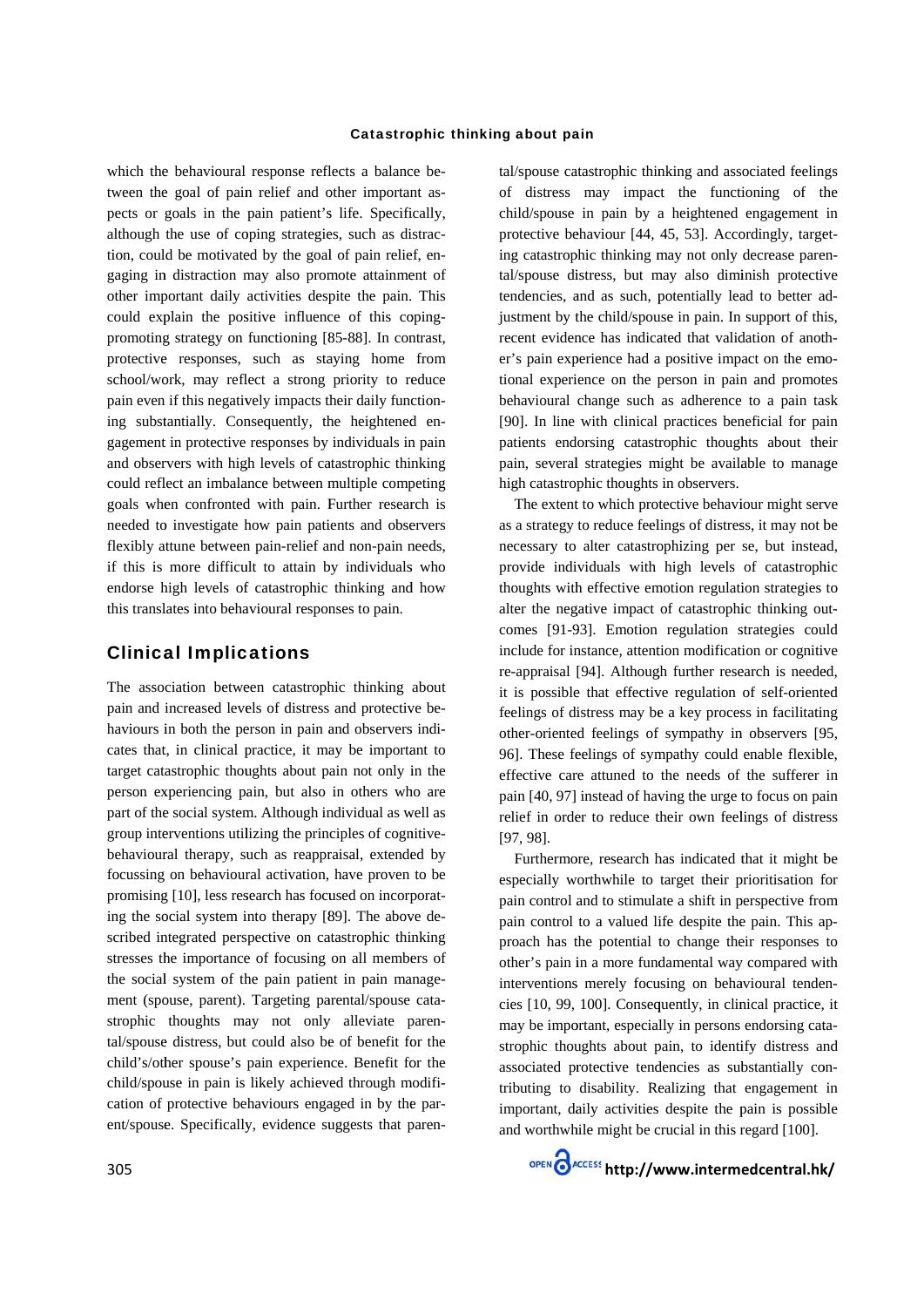Future research is needed to establish the effectiveness of incorporating all members of the social system in reducing disability in the pain patient and the strategies that are most effective to reduce the maladaptive impact of catastrophic thoughts in significant others (e.g., parents and spouses).

### **Conclusion**

Research clearly shows the maladapative consequences associated with pain catastrophizing, both for those experiencing pain as well as those observing pain in others. Robust associations have been found with distress and protective behavioural responses, which in turn contribute to elevated levels of pain intensity and disability. Several models (e.g., fear-avoidance model and communal-coping model) have been formulated to explain these associations. Although the models are not mutual exclusive, neither is all-encompassing. Importantly, neither of the models acknowledge that pain behaviours occur within a context of multiple, possibly conflicting goals and the possibility that catastrophic thoughts can occur in observers thereby impacting the pain experience of the person in pain. We offer a more integrated perspective on catastrophic thinking about pain that stresses the bidirectional impact of catastrophic thoughts in all members of the social system and the importance of balance in explaining the maladaptive impact of pain catastrophizing. This integrated perspective has important clinical implications and can be used to stimulate future research on the development of catastrophic thoughts about pain and goal flexibility.

### **Disclosure**

Line Caes is a postdoctoral fellow funded by the Louise & Alan Edwards Post-Doctoral Fellowship in Pediatric Pain Research. There are no conflicts of interest that may arise as a result of the research presented in this article.

#### **References**

- Sullivan MJL, Bishop, SR, Pivik J. The Pain Catastrophizing Scale: developmen and validation. Psychol Assessment. 1995;  $7:524-532$
- Quartana PJ, Campbell CM, Edwards RR. Pain catastrophizing:  $\mathfrak{D}$ a critical review. Expert Rev Neurotherapeutics. 2009: 9(5): 745-758

OPEN CACCESS http://www.intermedcentral.hk/

- Sullivan MJL, Rodgers WM, Kirsh I. Catastrophizing, depres-3. sion, and expectancies for pain and emotional distress. Pain.  $2001:91:147-154.$
- $\overline{4}$ Sullivan MJL, Thorn B, Haythornthwaite J, et al. Theoretical perspectives on the relation between catastrophizing and pain. Clin J Pain. 2001: 17: 52-64.
- Vervoort T, Goubert L, Eccleston C, Bijttebier P, Crombez G.  $5.$ Catastrophic thinking about pain is independently associated with pain severity, disability, and somatic complaints in school children and children with chronic pain. J Pediatr Psychol. 2006; 31: 674-683.
- Crombez G, Bijttebier P, Eccleston C, et al. The child version 6. of the pain catastrophizing scale (PCS-C): a preliminary validation. Pain. 2003: 104: 369-646.
- $\overline{7}$ Lynch-Jordan AM, Kashikar-Zuck S, Goldschneider KR, Jones BA. Psychosocial risks for disability in children with chronic back pain. J Pain. 2006; 7: 244-251.
- $\mathbf{R}$ Martin MY, Bradley LA, Alexander, RW, et al. Coping strategies predict disability in patients with primary fibromyalgia. Pain. 1996; 68: 45-53.
- Sullivan MJL, Stanish W, Waite H, Sullivan M, Tripp DA. 9 Catastrophizing, pain, and disability in patients with soft-tissue injuries. Pain. 1998; 77: 253-260.
- $10<sup>-10</sup>$ Sullivan MJL. The communal coping model of pain catastrophising: clinical and research implications. Can Psychol. 2012;  $53(1) \cdot 32 - 41$
- 11. Sullivan MJL, Adams H, Sullivan ME. Communicative dimensions of pain catastrophizing: social cueing effects on pain behaviour and coping. Pain. 2004; 107: 220-226.
- Vervoort T, Goubert L, Crombez G. The relationship between  $12<sup>12</sup>$ high catastrophizing children's facial display of pain and parental judgment of their child's pain. Pain. 2009; 142: 142-148.
- $13.$ Gil K, Abrams M, Philips G, Williams D. Sickle cell disease pain: 2. Predicting health care use and activity level at 9-month follow-up. J Consult Clin Psych. 1992; 60(2): 267-273.
- $14$ Gil K, Thompson R, Keith B, Tota-Faucette M, Noll S, Kinney T. Sickle cell disease pain in children and adolescents: Change in pain frequency and coping strategies over time. J Pediatr Psychol. 1993; 18(5): 621-637.
- Bédard GBV, Reid GJ, McGrath PJ, Chambers CT, Coping  $15$ and self-medication in a community sample of high school students. Pain Res Manag. 1997; 2: 151-156.
- $16.$ Jacobsen PB, Butler RW. Relation of cognitive coping and catastrophizing to acute pain and analgesic use following breast cancer surgery. J Behav Med. 1996; 19 (1): 17-29.
- 17. Buer N. Linton JS. Fear-avoidance beliefs and catastrophizing: occurrence and risk factor in back pain and ADL in the general population. Pain. 2002; 99: 485-491.
- 18. Keefe FJ, Brown GK, Wallston KA, Caldwell DS. Coping with rheumatoid arthritis: Catastrophizing as a maladaptive strategy. Pain 1989: 37: 51-56
- Campbell CM, Quartana PJ, Buenaver LF, Haythornthwaite JH, 19. Edwards RR. Changes in Situation-specific pain catastrophizing precede Changes in pain report during capsaicin pain: a Cross-lagged panel analysis among healthy, pain-free participants. J Pain. 2010: 11(9): 876-884.
- $20<sup>1</sup>$ Theunissen M. Peters ML. Bruce J. Gramke H-F. Marcus MA. Preoperative anxiety and catastrophizing: a systematic review and meta-analysis of the association with chronic postsurgical pain. Clin J Pain. 2012; 28: 819-841.
- Leeuw M, Goossens MEJB, Linton SJ, Crombez G, Boersma  $21$ K. Vlaeven J. The fear-avoidance model of musculoskeletal pain: current state of scientific evidence. J Behav Med. 2007; 30: 77-94.
- 22. Vlaeyen JWS, Linton S. Fear-avoidance and its consequences in chronic musculoskeletal pain: a state of the art. Pain. 2000;  $85.317-332$
- $23$ Crombez G, Eccleston E, Van Damme S, Vlaeyen J, Karoly P. The fear-avoidance model of chronic pain: the next generation. Clin J Pain. 2012; 28 (6): 475-483.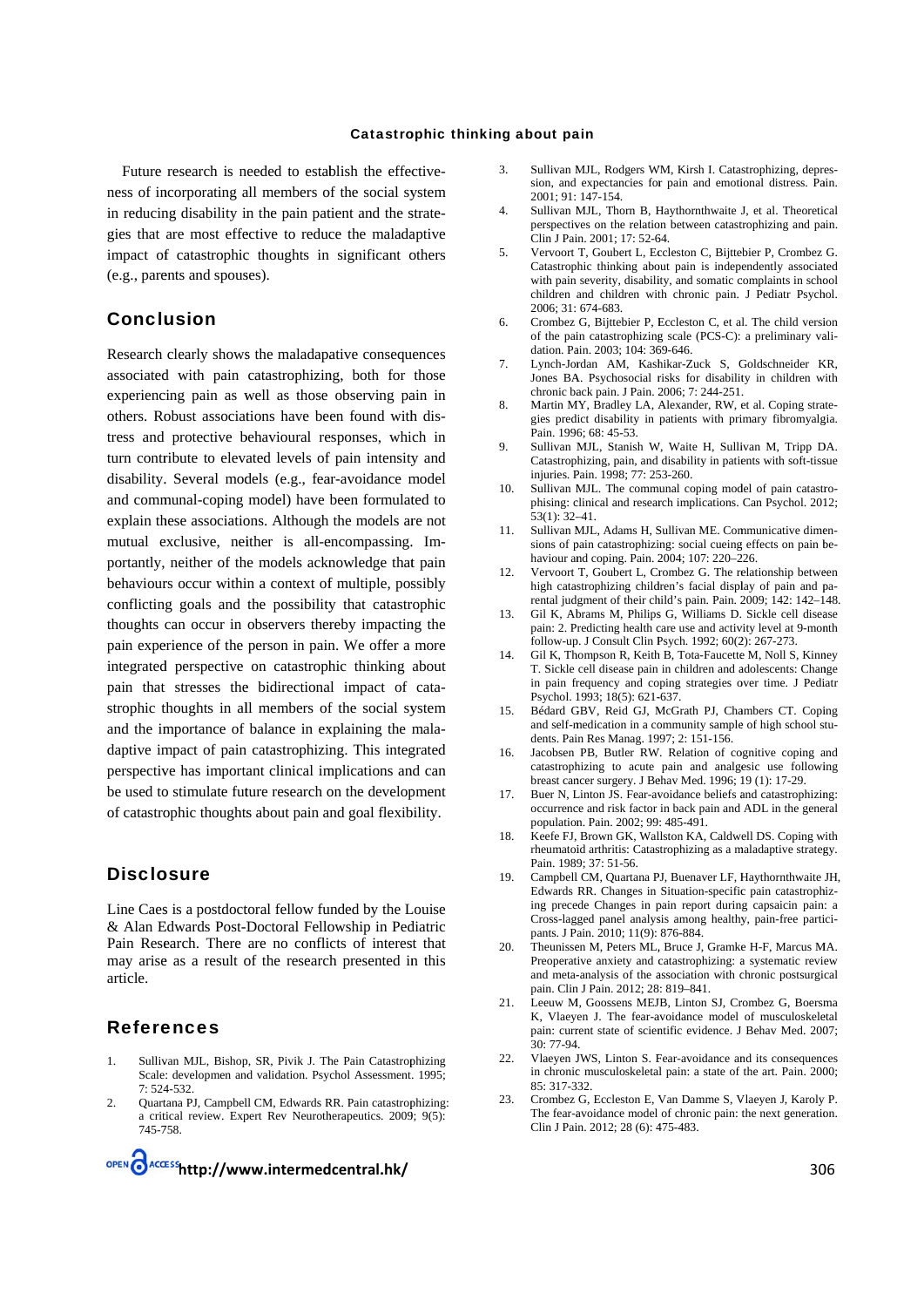- Eccleston C, Crombez G. Worry and chronic pain: a misdi-24. rected problem solving model. Pain. 2007; 132: 233-236.
- $25$ Crombez G, Eccleston C, Baeyens F, Eelen P. When somatic information threatens, catastrophic thinking enhances attentional interference. Pain. 1998; 125: 356-366.
- Sieben, JM, Vlaeyen JWS, Portegijs PJM, et al. A longitudinal 26. study on the predictive validity of the fear-avoidance model in low back pain. Pain. 2005: 117: 162-170.
- 27. Hadjistavropoulos T, Craig DC, Cano A, et al. A biopsychosocial formulation of pain communication. Psychol Bull. 2011;  $137.910-939$
- Vervoort T, Caes L, Trost Z, Sullivan M, Vangronsveld K, 28 Goubert L. Social modulation of facial pain display in highcatastrophizing children: An observational study in schoolchildren and their parents. Pain. 2011; 152: 1591-1599.
- 29. Vervoort T, Goubert L, Eccleston C, et al. The effects of parental presence upon the facial expression of pain: The moderating role of child pain catastrophizing. Pain. 2008; 138: 277-285.
- Cano A, Leong LEM, Williams AM, May DLKK, Lutz JR. 30. Correlates and consequences of the disclosure of pain-related distress to one's spouse. Pain. 2012; 153: 2441-2447.
- Vervoort T, Craig KD, Goubert L, et al. Expressive dimensions 31. of pain catastrophizing: A comparative analysis of school children and children with clinical pain. Pain. 2008; 134: 59-68.
- $32.$ Cano A, Leong L, Heller JB, Lutz JR. Perceived entitlement to pain-related support and pain catastrophizing: associations with perceived and observed support. Pain. 2009; 147: 249-254.
- $33$ Romano JM, Turner JA, Friedman LS, et al. Sequential analysis of chronic pain behaviors and spouse responses. J Consult Clin Psych. 1992; 60 (5): 777-782.
- Cano A. Pain catastrophizing and social support in married 34. individuals with chronic pain: the moderating role of pain duration. Pain. 2004; 110: 656-664.
- 35 Goubert L, Craig KD, Vervoort T, et al. Facing others in pain: the effects of empathy. Pain. 2005; 118 (3): 285-288.
- Sullivan, MJL, Martel MO, Tripp MODA, Savard A, Crombez 36. G. Catastrophic thinking and heightened perception of pain in others. Pain. 2006; 123: 37-44.
- Cano A, Leonard MT, Franz A, The significant other version  $37$ of the Pain Catastrophizing Scale (PCS-S): Preliminary validation. Pain. 2005: 119: 26-37.
- Goubert L, Vervoort T, Cano A, Crombez G. Catastrophizing 38. about their children's pain is related to higher parent-child congruency in pain ratings: an experimental investigation. Eur I Pain 2009: 13: 196-209
- 39. Goubert L. Eccleston C, Vervoort T, Jordan A, Crombez G. Parental catastrophizing about their child's pain. The parent version of the Pain Catastrophizing Scale (PCS-P): a preliminary validation. Pain. 2006; 123: 254-263.
- 40. Goubert L, Vervoort T, Sullivan MJL, Verhoeven K, Crombez G. Parental emotional responses to their child's pain: the role of dispositional empathy and catastrophizing about their child's pain. J Pain. 2008; 9 (3): 272-279.
- Caes L, Vervoort T, Eccleston C, Vandenhende M, Goubert L. Parental catastrophizing about child's pain and its relationship with activity restriction: The mediating role of parental distress. Pain. 2011; 152: 212-222.
- Caes L, Vervoort T, Trost Z, Goubert L. The impact of paren-42. tal catastrophizing and contextual threat on parents' emotional and behavioral responses to their child's pain. Pain. 2012: 153 687-695
- 43. Leonard MT, Cano A. Pain affects spouses too: personal experience with pain and catastrophizing as correlates of spouses distress. Pain. 2006; 126: 139-146.
- Sieberg CB, Williams S, Simons L. Do parent protective re-44 sponses mediate the relation between parent distress and child functional disability among children with chronic pain? J Pediatr Psychol. 2011; 36: 1043-1051.
- Logan DE, Simons LE, Carpino EA. Too sick for school?  $45$ Parent influences on school functioning among children with chronic pain, Pain, 2012; 153: 437-443.
- $46$ Jay SM, Ozolins M, Elliott CH, Caldwell S. Assessment of children's distress during painful medical procedures. Health Psychol. 1983: 2: 133-147.
- Logan DE, Scharff L. Relationships between family and parent 47. characteristics and functional abilities in children with recurrent pain syndromes: an investigation of moderating effects on the pathway from pain to disability. J Pediatr Psychol. 2005;  $30(8)$  698-707
- Penner LA, Cline RJW, Albrecht TL, Harper FWK, Peterson 48. AM, Taub JM, Ruckdeschel JC. Parent's empathic responses and pain and distress in pediatric patients. Basic Appl Soc Psych. 2008; 30: 102-113.
- 49 Peterson CC, Palermo TM. Parental reinforcement of recurrent pain: the moderating impact of child depression and anxiety on functional disability. Pain. 2004; 131: 132-141.
- 50. Simons LE, Claar RL, Logan DL. Chronic pain in adolescence: parental responses, adolescent coping, and their impact on adolescent's pain behaviors. J Pediatr Psychol. 2008; 33(8): 894-904
- 51. Walker LS, Claar RL, Garber J. Social consequences of children's pain: When do they encourage symptom maintenance? J Pediatr Psychol. 2002; 27 (8): 689-698.
- 52. McCracken LM. Social context and acceptance of chronic pain: the role of solicitous and punishing responses. Pain. 2005; 113:  $155 - 159$
- Rosen NO, Bergeron S, Glowacka M, Delisle I, Baxter ML.  $53$ Harmful or helpful: perceived solicitous and facilitative partner responses are differentially associated with pain and sexual satisfaction in women with provoked vestibulodynia. J Sex Med 2012: 9: 2351-2360.
- Austin JT, Vancouver JB. Goal constructs in psychology:  $54$ structure, process, and content. Psychol Bull. 1996; 120(3): 338-375
- Carver CS, Scheier MF. Goals and behavior. In: Carver CS, 55. Scheier MF, eds. On the self-regulation of behavior. Cambridge, UK: Cambridge University Press; 2001: 63-82.
- Rasmussen HN, Wrosch C, Scheier MF, Carver CS, Self-56 regulation processes and health: the importance of optimism and goal adjustment. J Pers. 2006: 74(6): 1721-1747
- Carver CS, Scheier MF. Goals, hierarchicality, and behavior: 57. further issues. In: Carver CS, Scheier MF, eds. On the selfregulation of behavior. Cambridge, UK: Cambridge University Press:  $2001 \cdot 83 - 102$
- Riediger M, Freund AM. Interference and facilitation among 58. personal goals: different associations with subjective wellbeing and persistent goal pursuit. Per Soc Psychol B. 2004; 30(12): 1511-1523.
- Karoly P. Mechanisms of self-regulation: a systems view. 59. Annu Rev Psychol. 1993: 44: 23-52.
- Goubert L, Vervoort T, De Ruddere L, Crombez G. The impact 60. of parental gender, catastrophizing and situational threat upon parental behaviour to child pain: a vignette study. Eur J Pain. 2012: 16(8): 1176-1184.
- Hechler T. Vervoort T. Hamann M. et al. Parental catastrophiz-61 ing about their child's chronic pain: are mothers and fathers different? Eur J Pain. 2011; 15: 515.e1-515.e9.
- 62. Vachon-Presseau E, Martel MO, Roy M, Caron E, Jackson PL, Rainville P. The multilevel organization of vicarious pain responses: effects of pain cues and empathy traits on spinal nociception and acute pain. Pain. 2011; 152: 1525-1531.
- Yamada M, Decety J. Unconscious affective processing and 63. empathy: an investigation of subliminal priming on the detection of painful facial expressions. Pain, 2009; 143: 71-75.
- Goubert L, Vlaeyen WSJ, Crombez G, Craig KD. Learning 64 about pain from others: an observational learning account. J Pain. 2011: 12: 167-174.